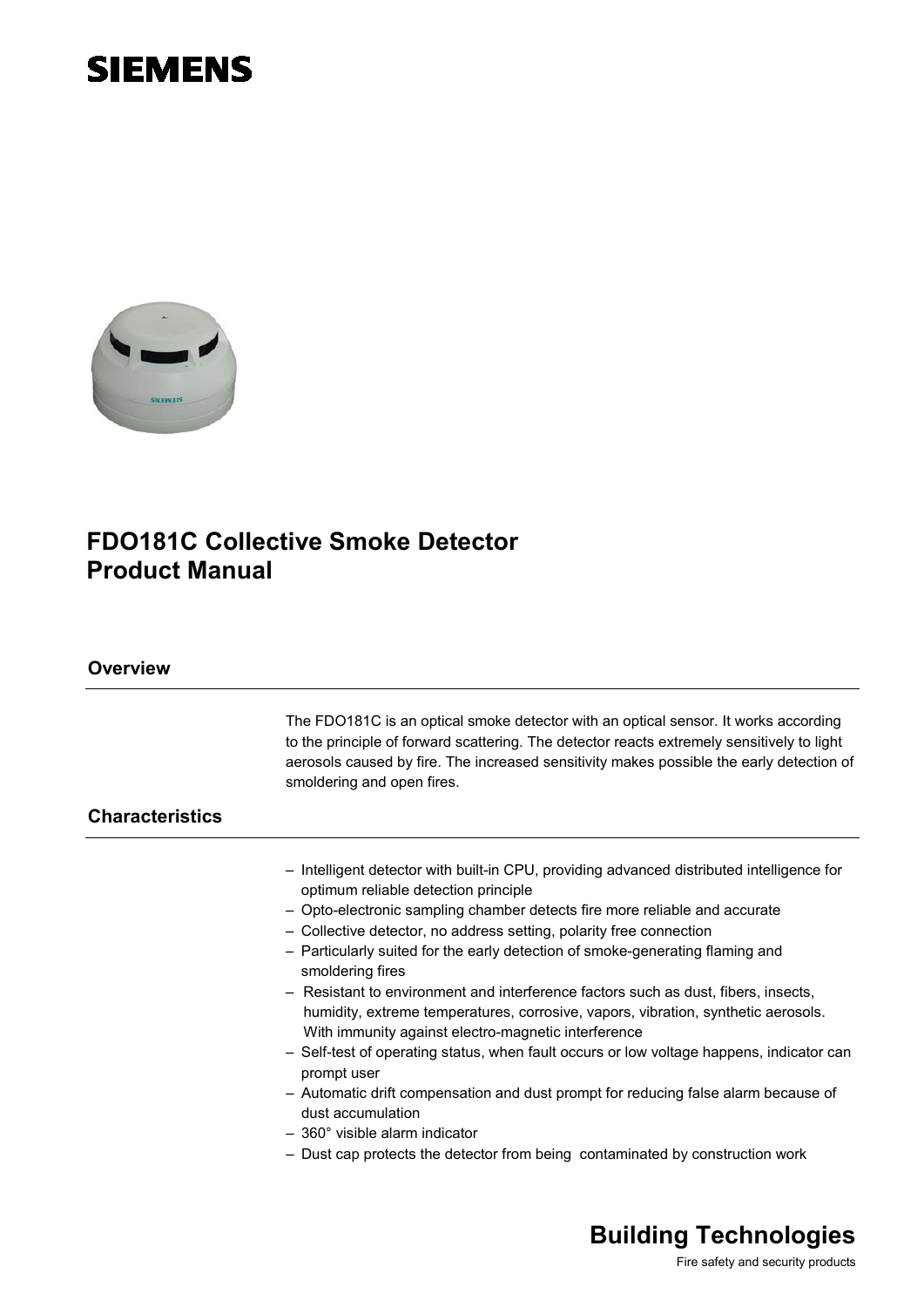- Communication with FC18 controller via FDCI183 transponder, each FDCI183 can connect max. 32 collective detectors.
- Communication with BC80 controller via BDS161 transponder, each BDS161 can connect max. 10 collective detectors.

## **Indicator**

The detector is provided with an internal alarm indicator to show its operating status.

| ∣ Status                 | <b>Indicator</b>      |
|--------------------------|-----------------------|
| Normal                   | Off                   |
| Fault                    | Flash every 5s        |
| Dust Prompt (Heavy dust) | Double flash every 5s |
| Alarm                    | Steady on             |

## **Installation**

#### **Easy and time-saving mounting**

Install the base and finish the wiring during the construction phase.

1. Insert detector into base and turn it clockwisely until positioning pointer on base align with positioning pointer on detector.(see below)

#### **Uninstallation:**

1. Turn it counterclockwisely and pull the detector out of base.





After all the construction is finished, the dust cap must be taken away! No painting!

## **Dimensions**

 $In:$  mm (with the base)

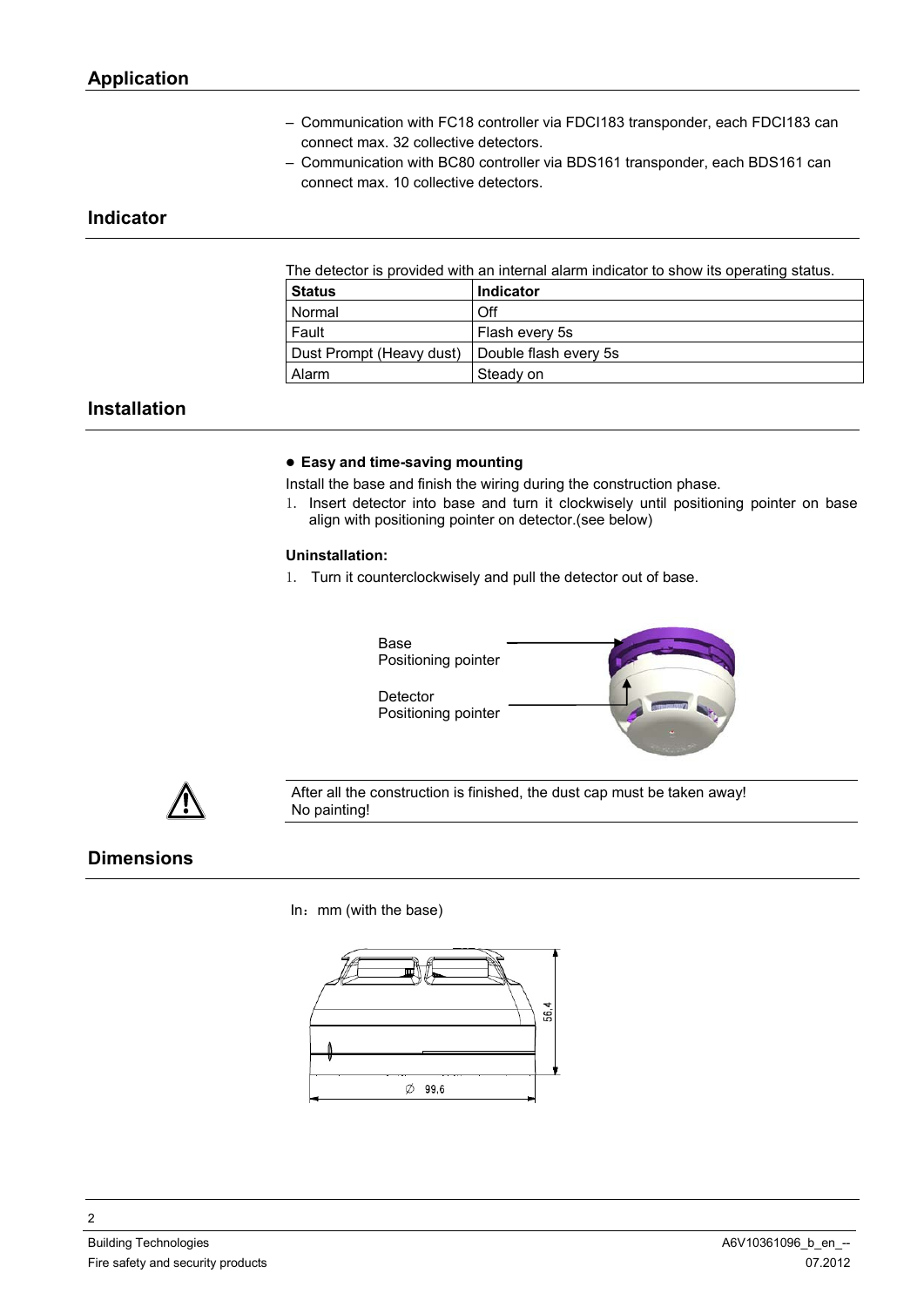

# **Maintenance**

#### **Performance test**

Recommendation:

- Submit all detectors to an annual visual check. Detectors that are strongly soiled or mechanically damaged must be replaced.
- Long term backup detectors should be stored with sealed plastic bag.
- Carry out smoke test each year.

# **Technical data**

| Operating voltage             | 10  28 VDC         |  |  |
|-------------------------------|--------------------|--|--|
| Operating current (quiescent) | 0.1 <sub>m</sub> A |  |  |
| Activation current            | 60.0 mA            |  |  |
| Sensitivity                   | Standard 2.4%m     |  |  |
| Operating temperature         | $-10$ +50 °C       |  |  |
| Storage temperature           | $-20$ +70 °C       |  |  |
| Humidity                      | ≤96% (40±2 ℃)      |  |  |
| Color                         | White, RAL 9010    |  |  |
| Protection category GB4208-93 | IP40               |  |  |
|                               |                    |  |  |

## **Details for ordering**

| Type    | Material No.  | Part No.  | Designation               | Weight     |
|---------|---------------|-----------|---------------------------|------------|
| FDO181C | S54320-F11-A2 | 101190982 | Collective smoke detector | $0.081$ Kg |
| FDB181C | S54320-F9-A2  | 101190980 | Collective detector base  | 0.038Kg    |
|         | A5Q00022000   | 100566010 | FDO181 dust cap           |            |